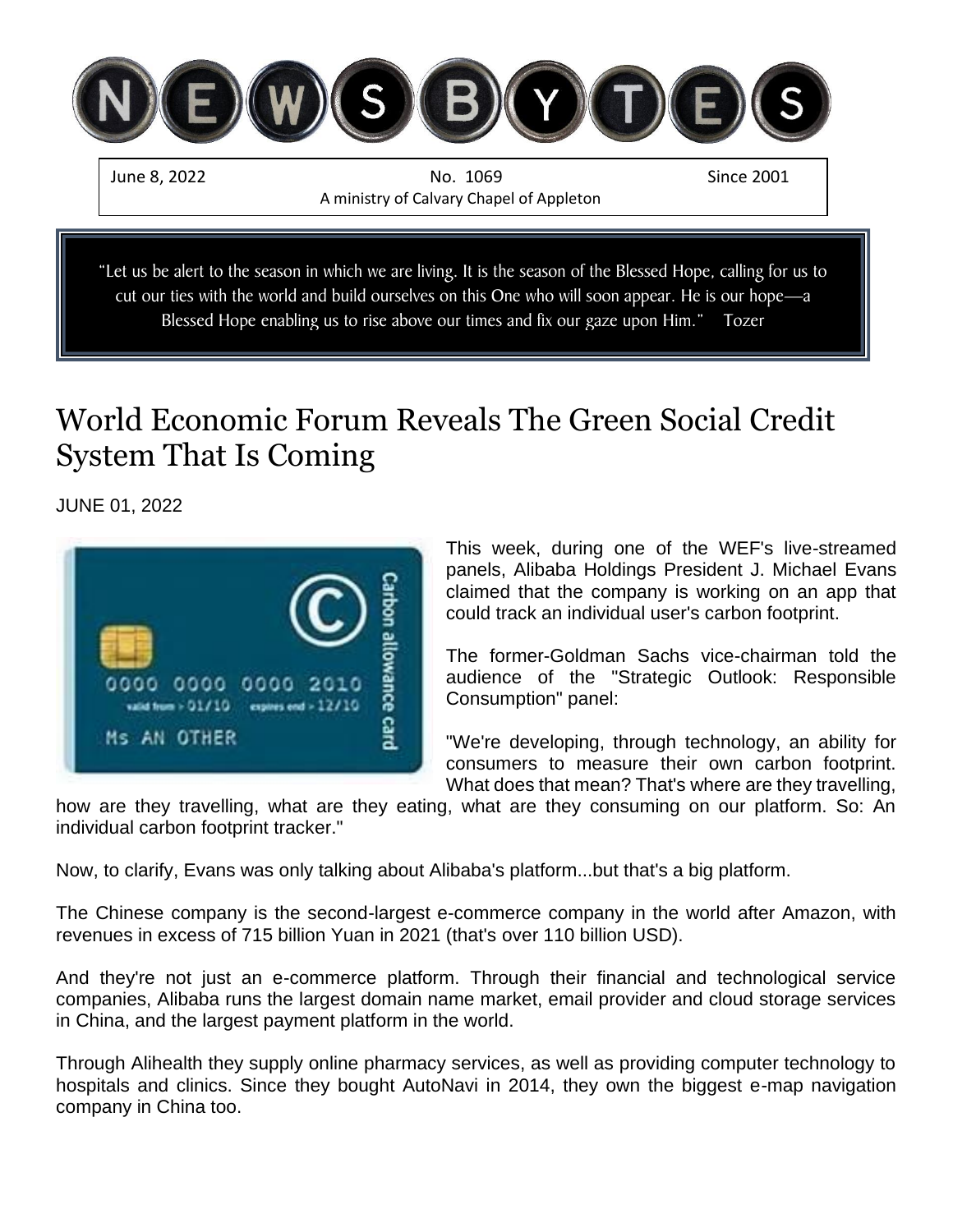Essentially, in China if you want to pay for something on the internet, you probably use Alibaba. If you want to order something online from a small business, you probably use Alibaba. If you want to sell your stuff second hand, you probably use Alibaba.

If you want to register a domain, go to a pharmacy, check into a hospital, send an email, use a map or GPS...you get the idea.

Alibaba's computing sector is also a market leader in AI services, being the first payment platform to start using facial recognition technology to confirm payments in 2017.

Other projects on the go include "CityBrain", an AI designed to scan cities and provide "streamlined" traffic services. Warning of potential accidents as well as making public transport more efficient, a clear move toward "Smart Cities".

The company also has previous when it comes to "individual carbon footprint" apps. In 2017 their payment platform subsidiary Ant Financial Services was named 6th in Fortune's "Change the World" list for its Ant Forest app.

According to Fortune, Ant Forest is "the world's largest platform for tracking individuals' carbon footprints", and here's how it works:

"Users earn points toward planting virtual trees by adopting earth-friendly habits. The company plants a real tree for every 17.9 kg of carbon saved".

They're incredibly vague on how users "earn" these points, or what exactly these "Earth-friendly habits" are, but it doesn't take a genius to make some educated guesses.

And while we've been focusing on the individual carbon footprint tracker, something else Evans says later in the panel is just as interesting:

"The third thing, we call it "Green Travel". So, we have within our business something called AMAP - a mapping, think Google Maps or Ways - plus travel destination business. So what we're going to allow people to do is, first of all, calculate the best and most efficient route and also the most efficient form of transportation. And then, if they take advantage of those recommendations, we'll give them bonus points which they can redeem elsewhere on our platform. So, they are incentivised to do the right thing, even while they are provided the opportunity to do the wrong thing."

So let's put these three facts together. It seems Alibaba currently has apps, either being used or in development, that:

- Monitor travel routes and methods and "reward" users for making the "correct choice".
- Can track an individual's "carbon footprint", including what they eat and where.

- Have users "earn points" for "earth-friendly habits".

Even individually these functions are worrying enough, but they combine to paint a very concerning picture of the future.

Further, combine that with what we know of the company's reach through its subsidiaries: Smart Cities, banking, healthcare records, emails, internet activity and more.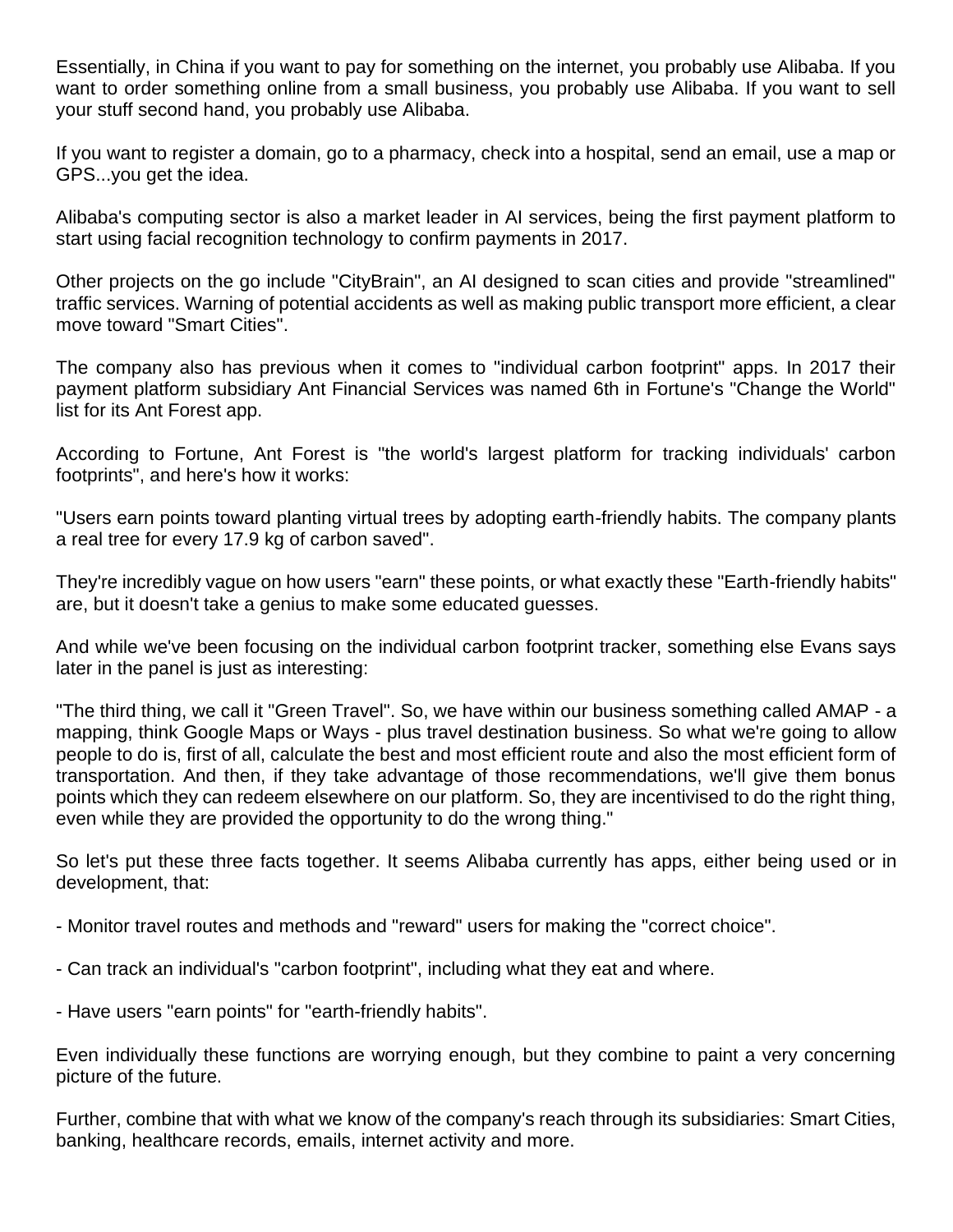How long before Alibaba decides to "reward" other "correct choices" that have nothing to do with the environment? Like vaccination, for example.

How long after that do they start punishing incorrect choices?

They already technically have access to the data they would need to construct this system. It would be naïve in the extreme to not see where this leads.

And, of course, it won't just be China. If Alibaba is doing this then Google, Amazon, Apple and all the rest of them won't be far behind.

## Carbon Calculator Credit Card Lets You Know If You Exceed Your "Personal Carbon Allowance"

**Have you checked your Personal Carbon Allowance allotment lately?**

No, really.

Discussions floated around within various *"academic"* journals expressing the need for a "Personal Carbon Allowance," or PCA. Some argue that PCAs are the ultimate means of battling climate control.

How is a Personal Carbon Allowance to be used in climate control?

Well, each individual on the planet has a set number of Personal Carbon Allowances they may use per day. Once they have met that threshold, force is used to keep them from going any further.

So, for example, let's say you are permitted 10 Personal Carbon Allowance each day as an American. The rest of the world gets 20, but, hey, such is the new world. Think this is just tongue in cheek? Nope. Giving some countries fewer PCAs than others has already been discussed. How do average Americans tend to fare with international treaties? [\[source\]](https://www.insidehook.com/daily_brief/finance/doconomy-mastercard-climate-change-carbon-limit-credit-card)

What if you drive too far to visit your elderly mom, heat your house too hot in the wintertime, or use up too much healthcare and bypass your daily limit?

#### *Authorities would "do something***."**

Possibly impose a hefty fine, or specialized thugs would show up to your house to arrest you. Whatever the "something" is, authorities will force you to bend to their will.

How is it determined *how much* Personal Carbon Allowance somebody has burned through already?

Well, it starts with the financial system. And, with the new [DO Black credit card](https://campaignsoftheworld.com/technology/doconomy-do-black-credit-card/) (*the first credit card with a carbon limit – MD)* we've just taken a massive step towards Personal Carbon Allowance becoming easier to implement. In Sweden, where the [crime rate is through the roof,](https://thefederalist.com/2017/03/01/yes-violent-crime-spiked-sweden-since-open-immigration/) and people insert microchips into their hands, the decision is that *"carbon cost"* be attributed to daily life goods. This decision has resulted in the creation of the *[Carbon Calculator.](https://www.carbonfootprint.com/calculator.aspx)*

Utilizing the [Aland Index,](https://alandindexsolutions.com/) *Carbon Calculato*r allows patrons to see the daily carbon footprint they're leaving on the planet. Let's say you go to your local coffee shop and buy a latte. That may cost you 1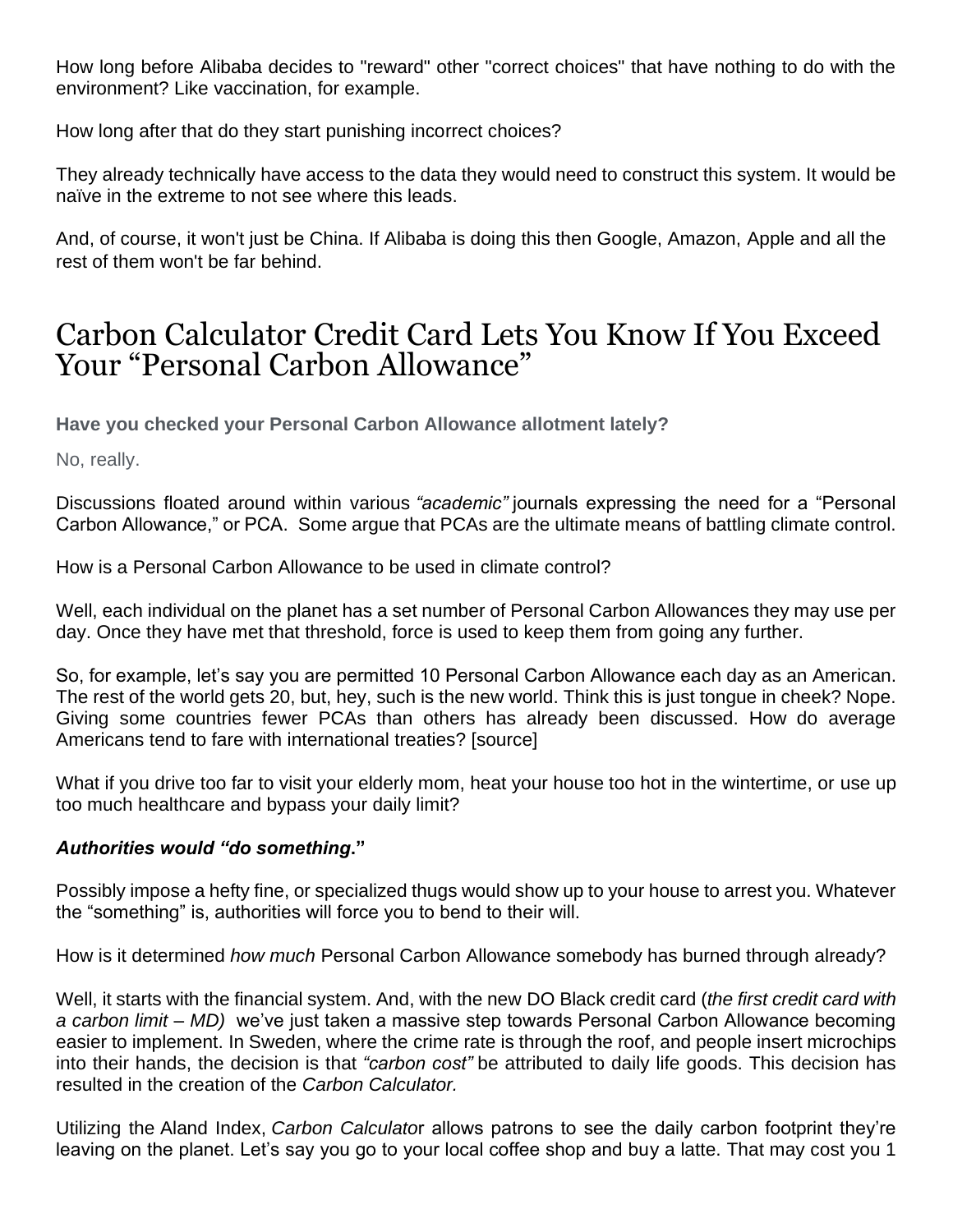PCA. Then you go to the gas station and fill up your truck. That's 6 PCA. By the time you've finished your run to the bank, grocery store, and post office, you're well over your 10 PCA daily limit.

#### **And so, your credit card shuts down**

At least, that's one option available with the new DO Black. [Two different cards are available to the](https://www.insidehook.com/daily_brief/finance/doconomy-mastercard-climate-change-carbon-limit-credit-card)  [public](https://www.insidehook.com/daily_brief/finance/doconomy-mastercard-climate-change-carbon-limit-credit-card) (in Sweden alone, at the moment); the shut-off card and a more *["educational"](https://doconomy.com/doeverydayclimateaction/)* card that only alerts patrons about what their spending habits are doing to the environment.

Personal Carbon Allowance allotments are not as far away as you might think.

Coming soon to [a Great Reset](https://www.theorganicprepper.com/great-reset/) near you…

It doesn't appear as if the rest of the world will have to wait long for this technology. [According to](https://www.mastercard.com/news/press/2021/april/mastercard-unveils-new-carbon-calculator-tool)  [Mastercard,](https://www.mastercard.com/news/press/2021/april/mastercard-unveils-new-carbon-calculator-tool) they have integrated the Carbon Calculator across their global network. [Mastercard Chief](https://www.mastercard.com/news/press/2021/april/mastercard-unveils-new-carbon-calculator-tool/)  [Digital Officer Jorn Lambert](https://www.mastercard.com/news/press/2021/april/mastercard-unveils-new-carbon-calculator-tool/) seems to give further proof we will see this technology soon by saying,

"Companies, consumers, and communities must work together to make the significant changes needed to effectively address climate change."

"New research on sustainability, commissioned by Mastercard, reveals a marked increase in consumer passion for the environment as a result of COVID-19. More than half of those surveyed across the world (54%) see reducing their carbon footprint as more important now than pre-pandemic."

Lambert's words seem to mesh perfectly with Klaus Schwabb's statement: *"The pandemic represents a rare but narrow window of opportunity to reflect, reimagine, and reset our world."*

Mastercard further claims [85% of those they've surveyed](https://www.mastercard.com/news/press/2021/april/mastercard-unveils-new-carbon-calculator-tool/) say they're willing to fight on a personal level against climate change.

Several big-name major players favor the DO Black Credit Card

For starters, the [World Economic Forum](https://www.theorganicprepper.com/great-reset/) (WEF), founded by Klaus Schwabb. [According to the WEF:](https://www.climatedepot.com/2021/09/13/new-co2-monitoring-credit-card-enables-tracking-of-carbon-footprint-on-every-purchase-monitors-cuts-off-spending-when-we-hit-our-carbon-max-mastercard-un-join-forces/)

*"While many of us are aware that we need to reduce our carbon footprint, advice on doing so can seem nebulous, and keeping a tab is difficult. DO monitors and cuts off spending when we hit our carbon max."*

We've heard from the World Economic Forum about their plans for the world before. [Remember this](https://www.theorganicprepper.com/world-without-personal-property/)  [article about how we won't own any property by 2030?](https://www.theorganicprepper.com/world-without-personal-property/)

The UN has also jumped at the opportunity to encourage the use of these new types of technology. Manager of the Global Climate Action at the UN Climate Change secretariat (how he gets that title to fit on a placard, I'll never know) [Niclas Svenningsen said:](https://www.climatedepot.com/2021/09/13/new-co2-monitoring-credit-card-enables-tracking-of-carbon-footprint-on-every-purchase-monitors-cuts-off-spending-when-we-hit-our-carbon-max-mastercard-un-join-forces/)

"What's really key here is the availability of information. One certainly can't expect people to change their behaviors and take climate action if they do not know what their climate footprint is or what their consumption represents. With this data now easily accessible thanks to the partners' excellent work, citizens are empowered to make smart decisions and act responsibly, and it can provoke a significant cultural shift around climate action."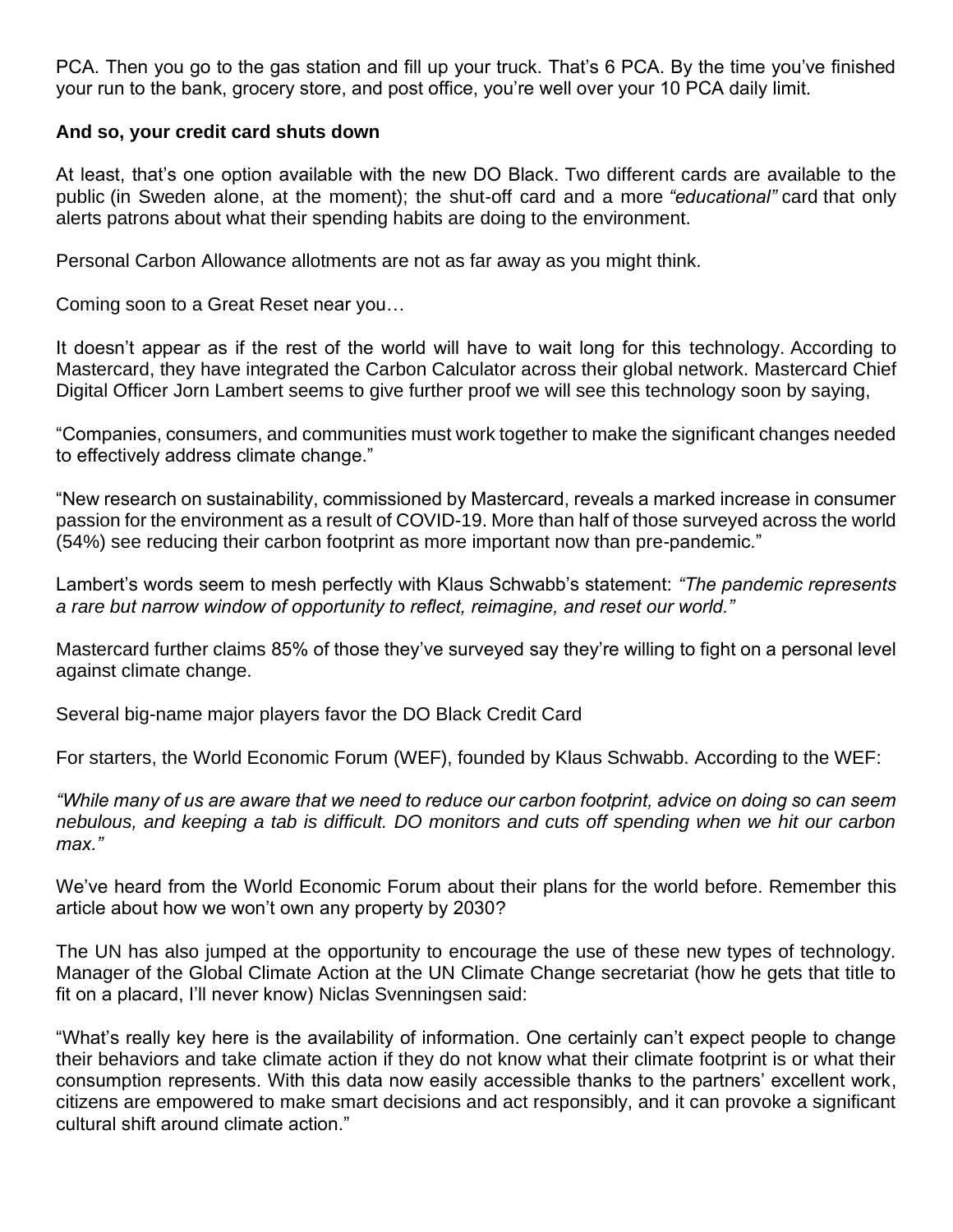How long will it be before ALL cards adopt the PCA measures?

Combine the Carbon Calculator and the DO Black Card with [the UBI,](https://www.theorganicprepper.com/flippy-robot-fry-cook-modern-feudalism/) a [cashless society,](https://www.theorganicprepper.com/social-credit-system-closer/) and [social](https://www.theorganicprepper.com/social-credit-system-coming-to-america/)  [credit system](https://www.theorganicprepper.com/social-credit-system-coming-to-america/) and we will see the largest, most effective [police state](https://www.theorganicprepper.com/slow-burning-societal-control/) ever known to man. A society where any criticism or resistance of the government will result in an immediate shut down of credits and the trespasser being frozen entirely out of society.

Those not willing to comply with these climate actions are acting "irresponsibly" is likely to be echoed even more in the future. And for how long will such a measure remain voluntary? At what point will we see more and more cards adopting these measures? Will governments rule by decree that ALL must take these measures? Could some form of climate emergency be issued, with new lockdowns, new payment methods, and [new regulations?](https://www.irishpost.com/news/irish-grandmother-sentenced-to-90-days-in-jail-for-refusing-to-wear-face-mask-216036)

### Israel simulates massive strike against Iran with hundreds of IDF aircraft

The exercise is part of the IDF's month-long Chariots of Fire drill.

By ANNA AHRONHEIM Published: JUNE 1, 2022 09:11

Hundreds of IAF aircraft, including fighter jets and refueling planes, took off overnight Wednesday from various bases to simulate striking targets far from Israel's borders, including in Iran.

The exercise, part of the IDF's monthlong Chariots of Fire drill, saw fighter jets, transport planes and refueling aircraft take off from several bases in Israel for Cyprus.

Israel has significantly increased its readiness level and has taken steps throughout the past year to prepare a credible military option against Iran's nuclear facilities.

The IDF, which is planning several military options against Iran should the nuclear talks between the West and the Islamic Republic fail, is carrying out its largest drill ever with thousands of soldiers and reservists.

One of the possible military options has been simulated during the exercise.

#### **The drill**

Soldiers are training on varying types of terrain, including wilderness, urban, rural and high-altitude mountainous areas on the island, which will act as a substitute for intense fighting against Hezbollah in Lebanon.

The drill "constitutes an important component in maintaining the readiness of the IDF for a variety of operational scenarios," the military said.

During the visit, Gantz met with the Cypriot National Guard Commander Lt.-Gen. Demokritos Zervakis and held a situational assessment and discussions with senior IDF officers, including OC 98th Division Brig.-Gen. Ofer Winter.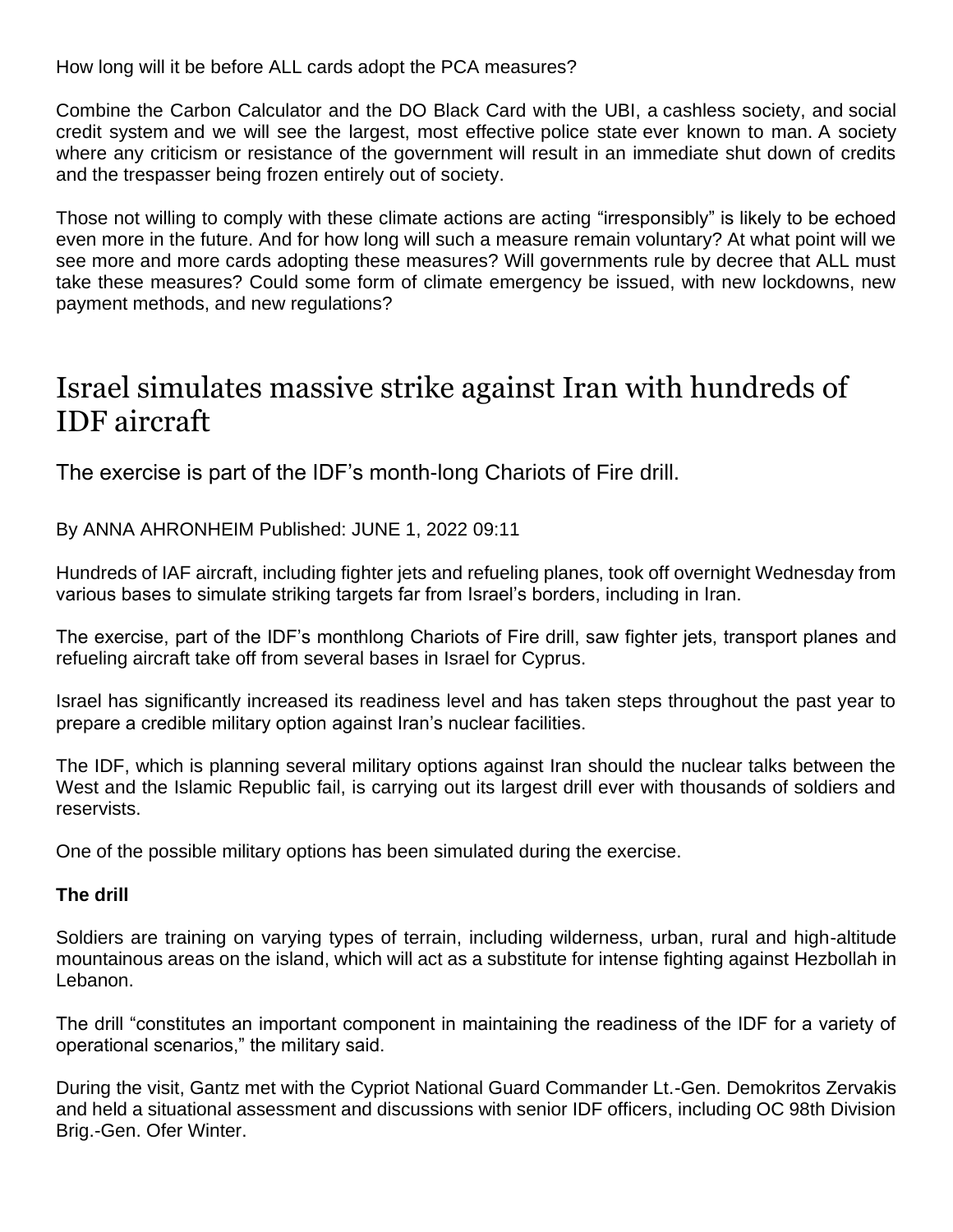Gantz thanked the Cypriots and said the drill on the island nation illustrated the "depth of the strategic alliance" between the two countries.

"We're talking about the peak of one of the largest and most widespread exercises ever done throughout the years."

But, Gantz warned, "the IDF is constantly preparing for operations and various campaigns in various theaters, and it will inflict a severe blow on anyone who seeks to threaten the citizens of the State of Israel."

Last year, Kohavi announced during a speech at the Institute for National Security Studies conference in Tel Aviv that he had ordered the military to begin preparing renewed plans for a strike on Iran's nuclear program.

"Iran can decide that it wants to advance to a bomb, either covertly or in a provocative way," Kohavi said. "In light of this basic analysis, I have ordered the IDF to prepare a number of operational plans, in addition to the existing ones. We are studying these plans and we will develop them over the next year. The government will of course be the one to decide if they should be used. But these plans must be on the table, in existence and trained for."

With tensions increasing over Iran's nuclear program and regional hostility, both Israel and the Islamic Republic have been threatening each other, with senior officers saying their militaries are capable of striking the other.

The NIS 58 billion defense budget set for the IDF in the coming year is expected to allow the military to focus on the threats posed by Iran across the region, with some NIS 3.5b. designated specifically for that.

## Iraq's Blood-Curdling Bill Targets Israel - and its Own People



Iraqis protesting at the Massachusetts State House in Boston take a stand against a lack of jobs, corruption and poor public services in their home country, Oct. 5, 2019. Credit: Jan van Dasler/Shutterstock.

(May 27, 2022 / JNS) Nearly 20 years after the overthrow of Saddam Hussein's regime in a U.S.-led invasion, Iraq remains at war with Israel, as has been

the situation since the foundation of the Jewish state in 1948. The question persists, however, as to whether Iraq will always be at war with Israel.

Ask the Iraqi parliament that question and you will receive an affirmative answer. Last Thursday, Iraqi legislators voted overwhelmingly in favor of a new law with the ominous title, "Criminalizing Normalization and Establishment of Relations With the Zionist Entity." From now on, any Iraqi citizen who makes contact with anyone or anything originating from Israel could well face a lifetime prison sentence or even the death penalty.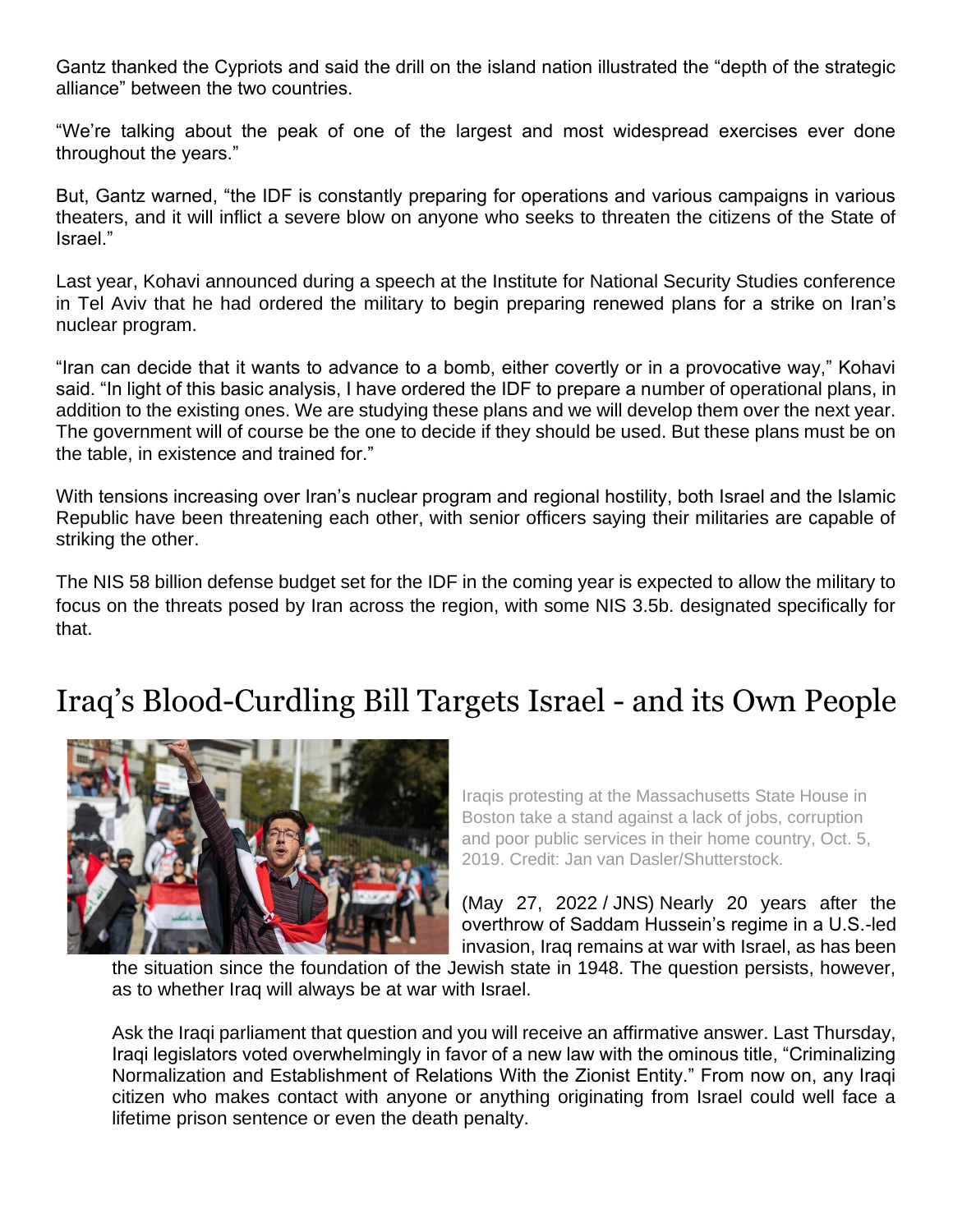In a statement issued following the bill's passage, the Iraqi parliament declared that the legislation "represents a true reflection of the will of the people, a brave national decision and a position that is the first of its kind in the world in terms of criminalizing the relationship with the Zionist entity." It called on parliaments elsewhere in the Arab and Islamic worlds to follow the Iraqi lead by passing similar legislation that "meets the aspirations of our people."

### On woke political indoctrination and antisemitism

Think intersectionality and critical race theory aren't a threat to Jews? Think again.

By Jonathan S. Tobin June 1

In the past year, controversies over whether critical race theory (CRT) and associated leftist ideologies were being imposed on public schools throughout the country have been something of a dialogue of the deaf. On the one hand, concerned parents worried about a trend in which educators have adopted radical ideas about America and the world. They spoke of how teachers, administrators and school boards were allowing notions about America being an irredeemably racist nation or supporting intersectional notions about the need to support the struggles of all "people of color" against allegedly oppressive beneficiaries of "white privilege."

Those behind these efforts, as well as some of their mainstream liberal apologists, claim that this is all fiction and that no such efforts were being undertaken in the schools. Yet as evidence piled up of how ideas about race in which students were divided and lectured about the evils of "white privilege" – as opposed to learning the facts about the country's racist past and struggles to overcome it – and the need for "equity" rather than equality, it was clear that they were gaslighting the nation.

However, a new lawsuit about ethnic studies in Los Angeles illustrates not only how radicals are trying to use the public education system to impose their toxic theories on schoolchildren but the deceptive manner they are using to do it. It also shows that the Jewish stakes in the battle over CRT are much higher than many people understand.

The background to this case – in which the public-interest law firm, the Deborah Project, has sued the "Liberated Ethnic Studies Model Curriculum et al" on behalf of the Concerned Jewish Parents and Teachers of Los Angeles – involves a fight that most of the organized Jewish community thought they had already won.

In the spring of 2021, a long-running controversy over the content of California's proposed ethnicstudies curriculum in the spring of 2021 ended with the Jewish community being satisfied. The first draft of a proposed curriculum had erased the Jews as a group worth recognizing, as well as included anti-Israel and antisemitic content. A battle in the legislature and a veto by Gov. Gavin Newsom spiked that proposal and resulted in a new framework for the subject that would supposedly ensure that courses that taught the subject in public schools would be free of anti-Jewish bias, as well as radical leftist critiques of Zionism and other politicized material. The approved curriculum included lessons on Jews, the Mizrachi experience and antisemitism, with study of the latter rooted in the International Holocaust Remembrance Association (IHRA)'s widely approved working definition.

But as I wrote at the time, confidence that the state's decision ended the controversy was misplaced. The question remained how the curriculum would be implemented in the state's school districts, and how school boards and teachers would interpret the guidelines. Moreover, there was reason to believe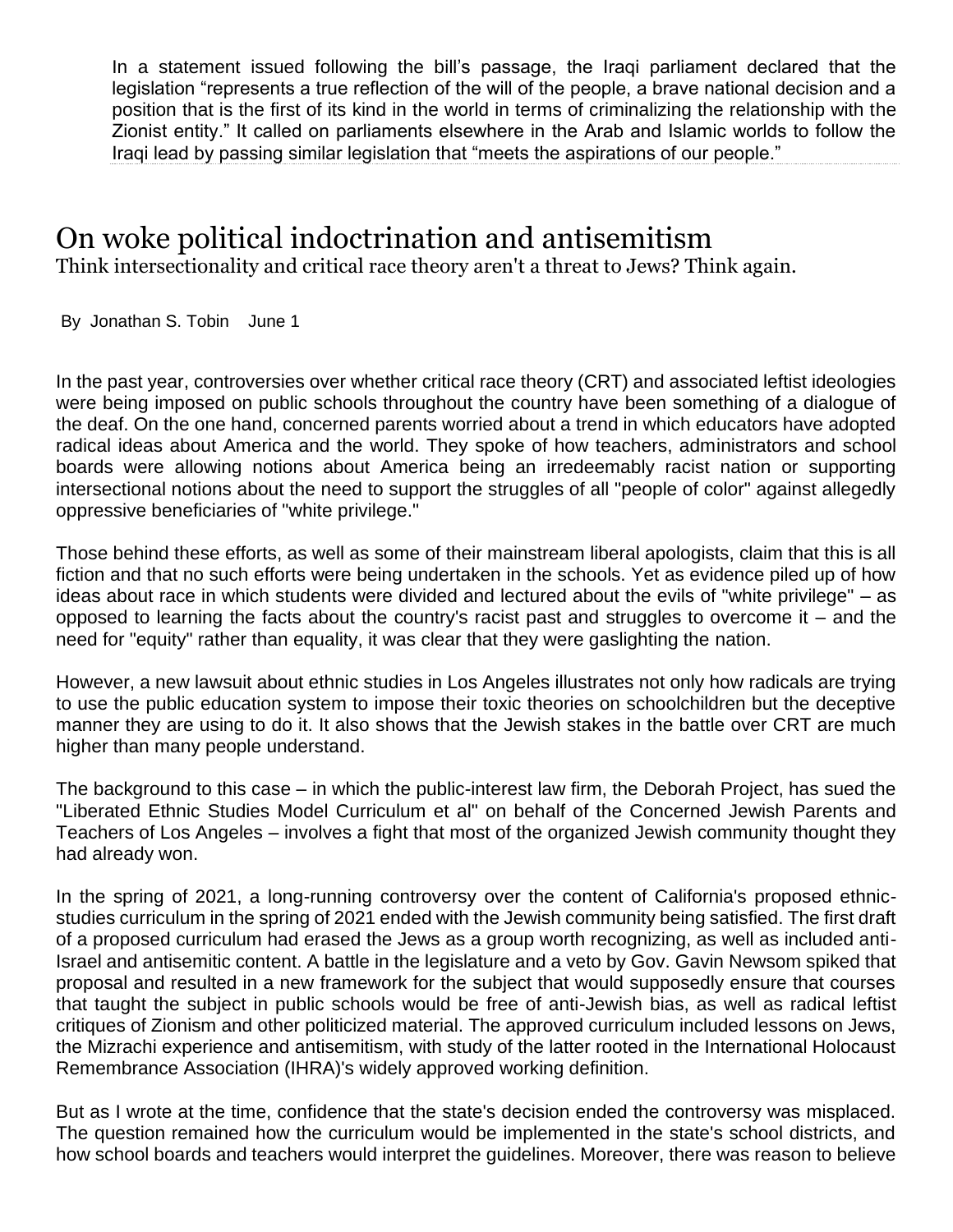that the entire idea of interjecting ideas about ethnicity was being pushed by educators with a political agenda rooted in the same toxic ideas that animated the curriculum that California had rejected. Those who were behind the drive to install ethnic-studies courses in schools were dedicated to using public education to have CRT and intersectional ideology go mainstream. That meant that it was more than likely that the approved curriculum would be manipulated by extremists to do exactly what Newsom and the California legislature had thought they had stopped.

As Deborah Project legal director Lori Lowenthal Marcus laid out in an article in the Los Angeles-based Jewish Journal, what's been going on is that a group promoting something they call the "Liberated Ethnic Studies Model Curriculum, have with the help of the teachers union in Los Angeles been working covertly to have courses taught in the schools conform to a worldview in which leftist ideas about the need to resist "empire, white supremacy, racism, patriarchy, cisheteropatriarchy, capitalism, ableism and anthropocentrism" became the focus of education in California.

As JNS reports, this effort centers on having ethnic studies only touch on black, Latino, Native Americans, and Asian Americans and Pacific Islanders. The latter group includes people from the Middle East but pointedly excludes Jews. It sets aside the long history of oppression, religious hatred and ethnic cleansing carried out against Jews because, according to the CRT worldview, Jews are white and therefore privileged oppressors.

What happened was that a number of radicals behind this curriculum have, with the help of the United Teachers of Los Angeles, sought to bypass rules about transparency and public accountability, and impose their own CRT-inspired agenda on ethnic-studies courses. As Marcus discovered during the course of her investigation, the Liberated curriculum group advised teachers to "fly under the radar" and hide their goals, methods and details about their course material only to those administrators, teachers and parents who were ready to back their transformation of the schools into bases for leftist activism.

This would be deeply troubling under any circumstances since, like so many other efforts to use the schools to mainstream these toxic theories, such as curricula based on The New York Times' fallacious "1619 Project," their ultimate purpose is to instill hatred for America and to place race at the center of every discussion. This is antithetical to the notion – put forward by Dr. Martin Luther King Jr. – that promoting equality and judging people by "the content of their character rather than the color of their skin" is the goal Americans should strive toward.

Many liberal Jews have felt free to support the Black Lives Matter movement after the death of George Floyd in 2020. They regarded the way CRT and intersectionality labeled Israel and Jews as possessors of "white privilege" and belonging to the oppressor class as a peripheral issue, even if it did grant a permission slip for antisemitism.

The Deborah Project's lawsuit demonstrated that hatred for Israel and contempt for Jews – even for liberal groups like the Anti-Defamation League, Jewish federations and community relations councils – are integral to the campaign for Liberated Ethnic Studies. Its advocates regard demonizing Israel as a priority and think of Jews who are even minimally supportive of the Jewish state's right to exist as supporters of "white supremacy" whose influence must be eradicated.

That these ideas are inherently illiberal is obvious but becomes even more explicit when supporters of Liberated studies in teachers' unions and elsewhere in the educational establishment say they are opposed to "multiculturalism." They aren't interested in actual diversity, which means celebrating the broad mosaic of American ethnic groups from all backgrounds. What they want is a curriculum that is solely focused on an anti-democratic narrative in which certain groups deemed to be victims must be advanced while everyone else is deemed a privileged oppressor who must be penalized.